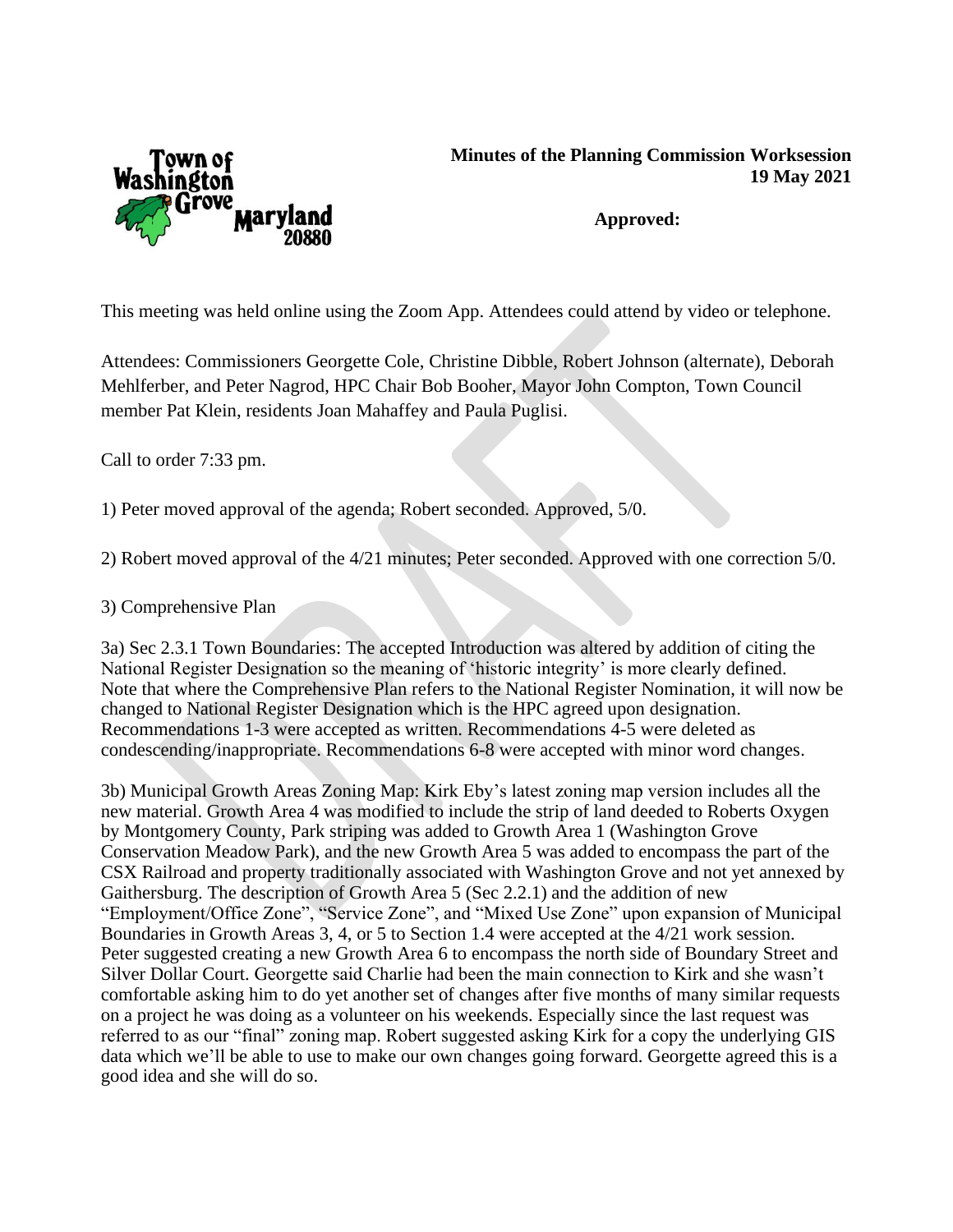3c) Second round of proposed updates to Section 3.5 (Washington Grove Lane), 3.9 (Center Street), and 3.11 (Brown Street).

Section 3.5 (Washington Grove Lane) The rewritten recommendations were reviewed. Bullets 1-3 were accepted. Bullet 4 was split into two bullets and edited for clarity. Bullet 5 got a one-word change.

Section 3.9 (Center Street) Modifications to simplify the existing paragraph were accepted. The recommendation was retained.

Section 3.11 (Brown Street) Second recommendation accepted.

3d) HPC proposal: Add "Archaeological Concerns and the Presence of Indigenous People" to be inserted at the end of Section 6 "Sensitive Areas and Environmental Concerns" as Section 6.3.5. These three paragraphs and an associated recommendation were accepted.

3e) The HPC submitted 10 proposed changes/additions to various sections of the current CP. Most of the changes apply to HPC oversight of the areas. The first HPC change appears in the second bullet of the Introduction to the CP. Paula Puglisi said she had several comments from the RASE Committee related to the Introduction bullets as well. We actually discussed the RASEC comments at that point but I will report on them under Agenda Item 4) New Business. The HPC changes were dealt with in order:

- 1) Introduction bullet: Not accepted (see also RASEC changes in New Business).
- 2) Sec 2.4 Municipal Growth: accepted with change from "shall receive consideration" to "should be considered".
- 3) Sec 3.12 Transportation: accepted.
- 4) Sec 4 Community Facilities: New HPC recommendation was re-worded and accepted.
- 5) Sec 4.8 Community Facilities: final sentence changes accepted.
- 6) Sec 7 Water Resources: Addition of new Sec 7.4 Historical Concerns accepted.
- 7) Sec 9.5 WG HPC: last recommendation wording accepted.
- 8) Sec 9.5 Ditto: additional final recommendation accepted.
- 9) Sec 9.9 Connections: New recommendation regarding forested hedgerow accepted.
- 10) Sec 11 EPSC: new Sec 11.10 to add Historical Concerns was accepted.

3f) Target date to set Public Hearing Date and send 2021 CP to Maryland Department of Planning, Gaithersburg Planning Commission, and MNCPPC: was discussed but a final decision was not made.

4. New Business: We reviewed comments from RASEC concerning the first paragraph and initial five bullets in the CP Introduction. The first paragraph was changed to delete "and in its history" as unnecessary and unrelated to Land Use.

Bullet one will now read: Preserve the integrity of the Town by providing guidance for protection of the land use pattern reflected by the historic character of the community (as defined in the National Register Designation) and influenced by the evolving culture of the community.

Bullet two: Minor change to simplify beginning of sentence, now reads: Preserve historic resources through thoughtful adaptation of housing stock and conservation of the natural landscape. Bullet three: unchanged.

Bullet four was split into two bullets: Expand awareness of Washington Grove in adjacent jurisdictions and provide opportunities for discourse and exchange.

Bullet five: Support planning requirements throughout the State.